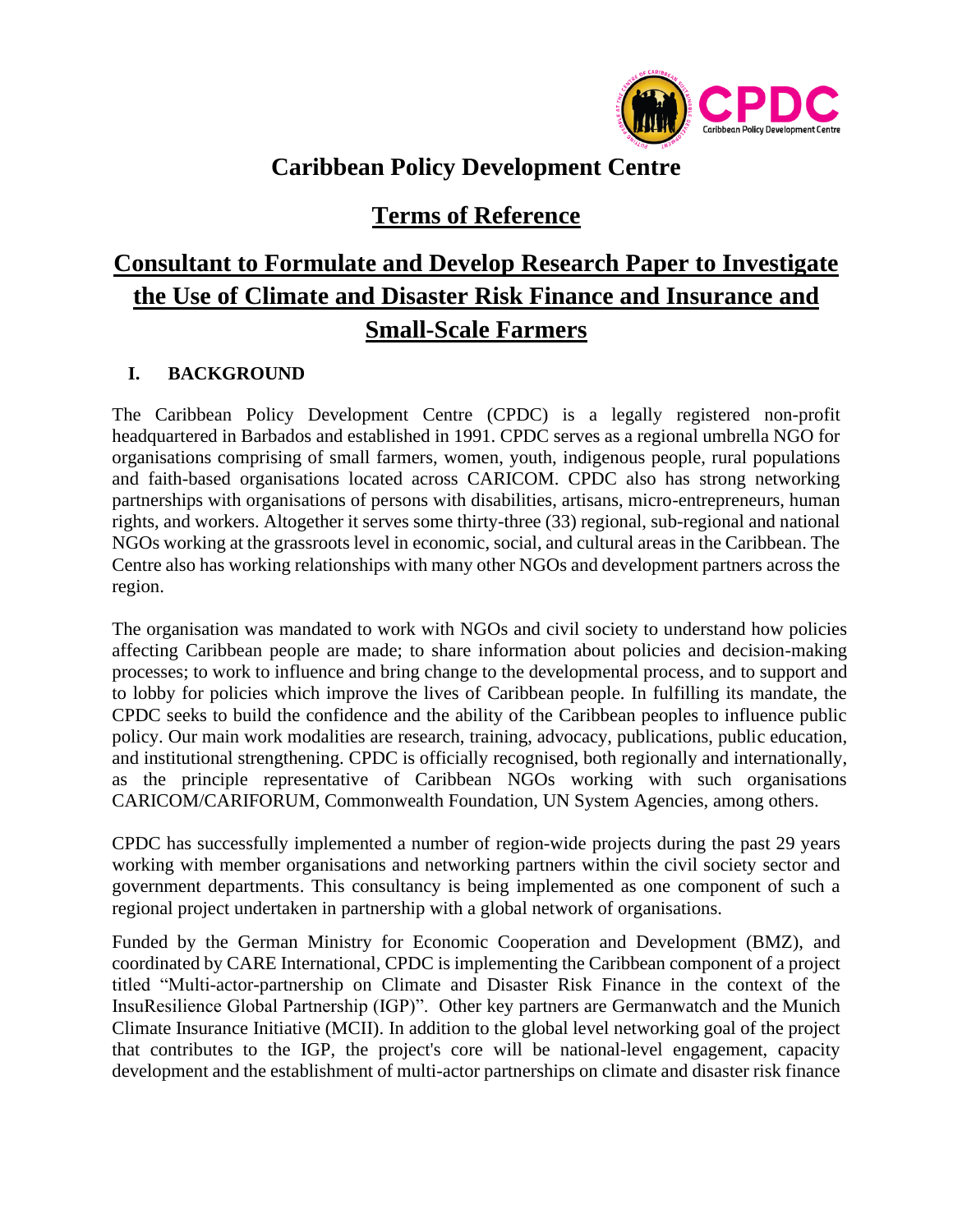

and insurance. Project countries are Laos, Sri Lanka, Malawi, Madagascar, Senegal, Philippines, and the Caribbean (Antigua and Barbuda, Barbados, Grenada).

The project's overall impact is to reduce the negative consequences of disasters and climate change on the development opportunities and living conditions of particularly vulnerable population groups in selected developing countries. It is believed that this can be achieved by the effective, poverty-oriented and human rights-based implementation of measures to finance resiliencebuilding to climate and disaster risks.

The most important institutional direct target groups include:

(a) civil society actors in the priority countries and at international level (regional, global);

(b) relevant actors as potential partners in multi-actor partnerships involved in designing and implementing climate and disaster risk financing measures under the IGP, at national, regional and global levels (including governments, implementing agencies, private sector, universities).

The indirect target group is the local population, which should benefit from local mechanisms for climate and disaster risk financing, especially in the vulnerable developing countries on which the project focuses.

#### **II. Purpose and Objective**

The Consultant is expected to provide thematic technical assistance to the CPDC to strengthen the knowledge base for Climate Disaster Risk Finance and Insurance (CDRFI) in the Caribbean. This research paper will take the form of a briefing paper highlighting the findings and recommendations on the issue in Antigua and Barbuda. In this context, the paper will examine CDRFI and Small Scale Farmers being defined as farmers operating on two hectares and under of farmland and growing crops predominantly; and to a lesser extent, small scale farmers who rear livestock or practice artisanal fisheries and small scale aquaculture.

The Consultant will serve as an external contractor to ensure a coordinated approach to the implementation of research and development of the research and briefing papers. The candidate should have appropriate, relevant experience working with NGOs and small scale farmers in the region with knowledge of climate disaster risk finance and insurance.

#### **General Objective**

1. To prepare a briefing paper on small scale farmers and Climate Disaster Risk Finance and Insurance to increase the local knowledge base of indigenous sources of information to inform national and regional level strategies for the inclusion of marginalised groups.

#### **Specific Objectives**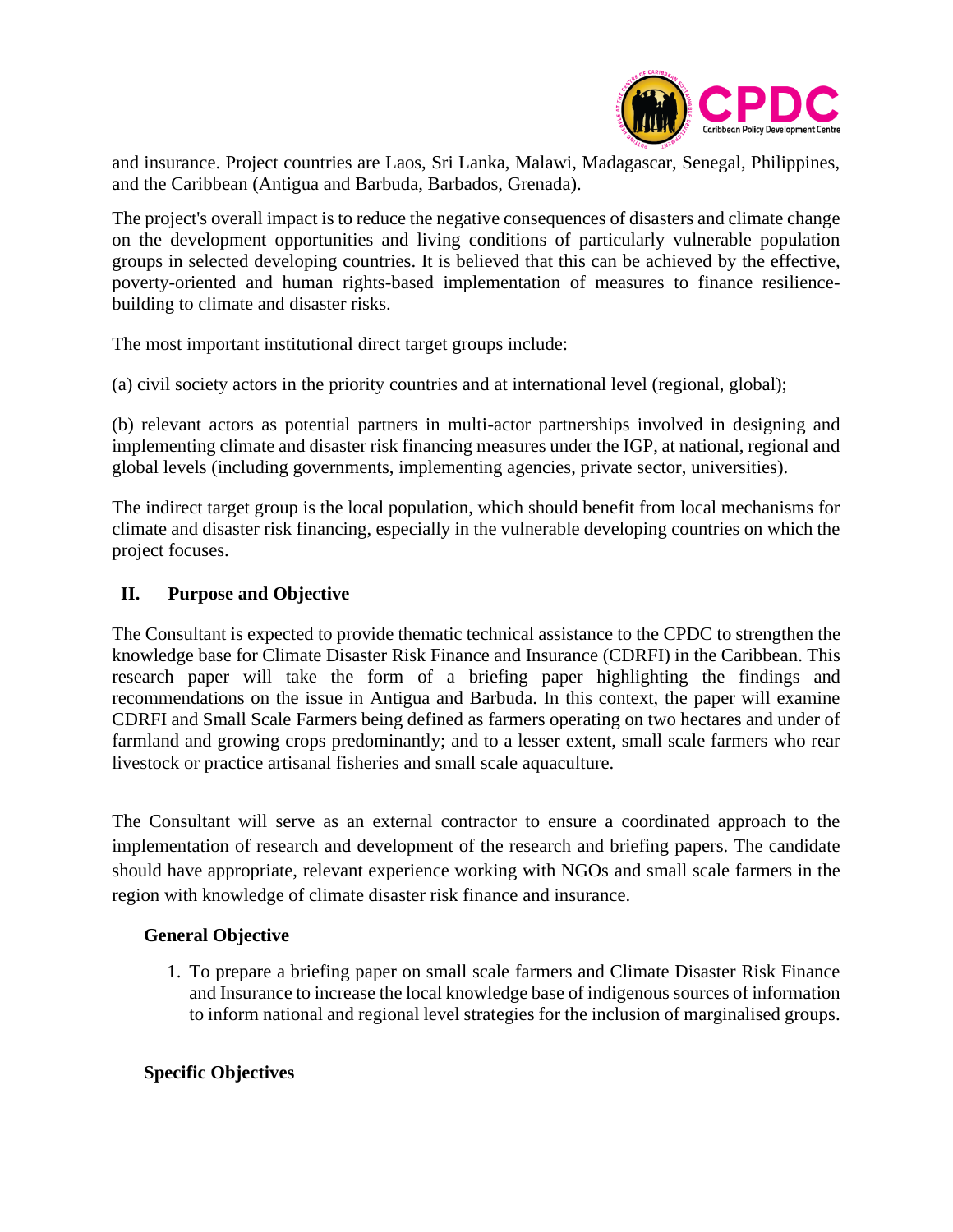

- 1. To undertake a research paper exploring CDRFI, in particular, the gaps in protection such as the use of savings, contingency credit lines and insurance, as it relates to vulnerable groups, using the following framework:
	- a. Identify the need and requirement for small scale farmers and assess how CDRFI instruments translate for farmers;
	- b. Explore the access to CDRFI to small-scale farmers; specifically, the availability of saving, climate risk insurance, or contingency credit and their feasibility for small farmer needs, identifying the barriers presently faced or may face when seeking to implement; incl. e.g.
		- i. Small scale farmers' climate risk awareness and prioritisation of climate risks
		- ii. Small scale farmers' financial literacy
		- iii. Small scale farmers' access to finance, incl credit
		- iv. Existence of aggregators to build small scale farmers' capacities (e.g. training) for access CDRFI instruments and product distribution
	- c. Other relevant issues related to CDRFI and small scale farmers.
		- i. Existing (indigenous) practices of risk management, their effectiveness, benefits and gaps
		- ii. The degree of integration of (indigenous) knowledge and practices of climate risk management into national and regional level strategies
- 2. To develop a briefing paper (no more than ten pages) based on the above research paper, using the following framework:
	- a. A high-level overview of the issue, small scale farmers and CDRFI systems and instruments;
	- b. A brief description of the research conducted and findings;
	- c. A proposed solution on how to improve CDRFI systems and instruments within small scale farmers.

#### **III. PROFILE/ CONSULTANCY REQUIREMENTS**

The Consultant/s is expected to have the following qualifications/specialised knowledge/experience required to complete the task:

#### *Qualification and Experience*

- A relevant Bachelor Degree in Gender and Development, Economics, Social Development, Environmental Science, Climate Resilience, Development Studies or a related field with more than ten years of research experience on similar assignments or;
- A relevant Post-graduate university degree in Economics, Social Development, Environmental Science, Climate Resilience, Development Studies or a related field with at least five years of experience.

#### *Other Experience and Knowledge Requirements*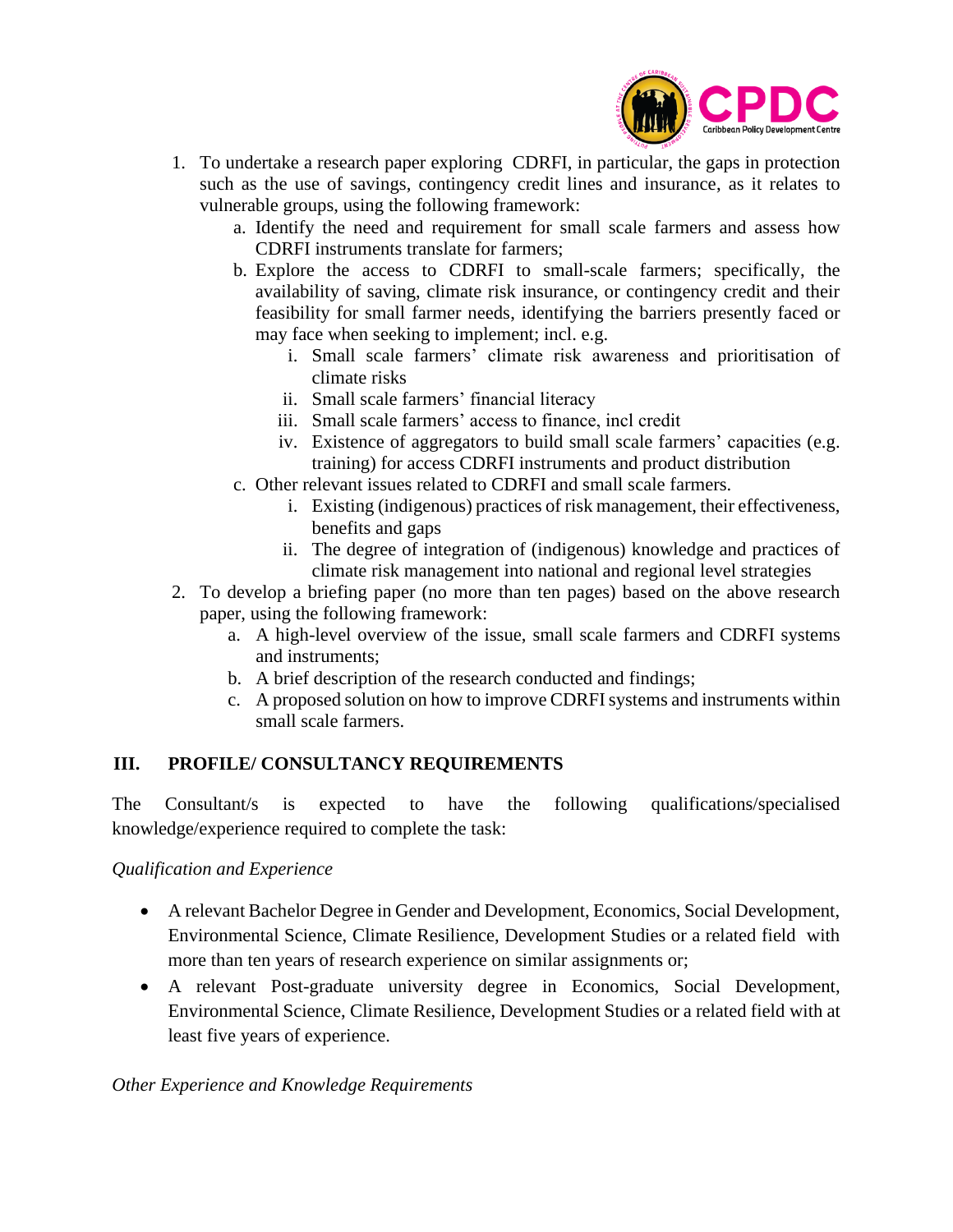

- Minimum of five years progressively responsible professional work experience within the Climate Resilience sector or donor institutions, and in project administration
- Proven experience undertaking participatory research processes
- Proven knowledge of Climate Disaster Risk Finance and Insurance
- Track record of working in the agriculture sector, preferably in the Caribbean or experience in Small Island States
- Strong interpersonal skills and ability to perform tasks timely with a high level of accuracy
- Excellent written and spoken English Excellent knowledge in the use of computers and office software packages (MS Word, Excel, etc.).

#### **IV. DELIVERABLES**

The Consultant is expected to produce a research paper with a supporting briefing paper based on the below timelines:

- An inception report including the breakdown of the approach to the assignment within five days of contract signing
- A draft of the research paper by May  $3<sup>rd</sup>$ , 2021
- A final draft of the research paper by May  $24<sup>th</sup>$ , 2021
- A draft of the briefing paper by June  $7<sup>th</sup>$ , 2021
- A final draft of the briefing paper by June  $21<sup>st</sup>$ , 2021

#### **V. ADMINISTRATION**

The Consultant shall report to the CPDC Officer in Charge or his designate.

#### **VI. INTELLECTUAL PROPERTY**

All information pertaining to this consultancy shall remain the property of the CPDC who shall have exclusive rights over their use. The information shall not be disclosed to the public nor used in whatever form without written permission from the CPDC.

#### VII. **GUIDELINES FOR APPLICATIONS**

Interested persons are requested to submit the following:

- A cover letter to the attention of the Officer in Charge, Caribbean Policy Development Centre;
- A Curriculum Vitae showing evidence of the applicant's history and delivery of similar programmes; and
- A Detailed Financial proposal outlining the costs broken down by days/tasks against proposed outputs should be submitted